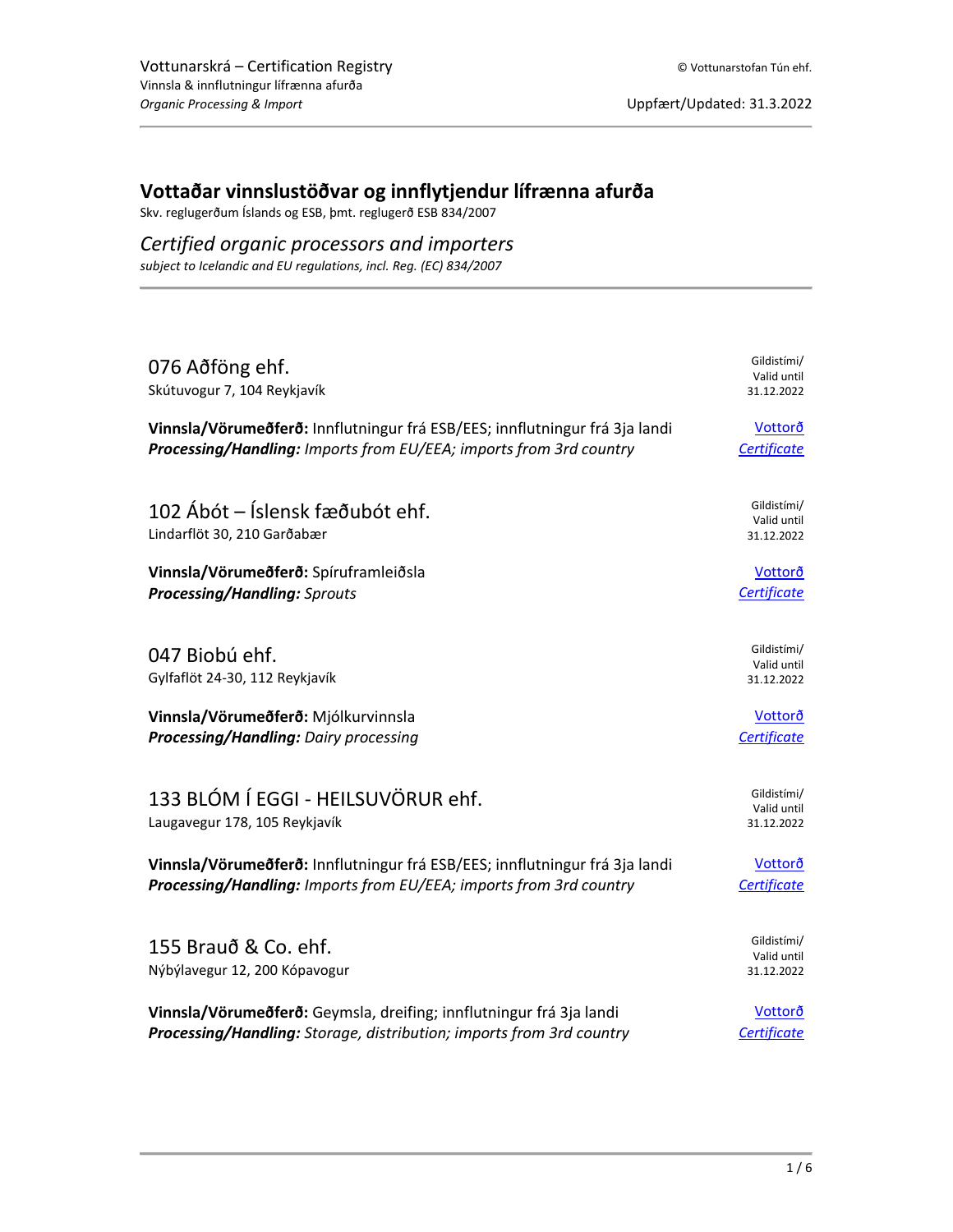| 035 Brauðhúsið ehf.<br>Efstaland 26, 108 Reykjavík                   | Gildistími/<br>Valid until<br>31.12.2022 |
|----------------------------------------------------------------------|------------------------------------------|
|                                                                      |                                          |
| Vinnsla/Vörumeðferð: Bakarí                                          | Vottorð                                  |
| <b>Processing/Handling: Bakery</b>                                   | Certificate                              |
| 166 Costco Wholesale Iceland ehf.                                    | Gildistími/                              |
| Kauptún 3-7, 210 Garðabær                                            | Valid until<br>23.1.2023                 |
| Vinnsla/Vörumeðferð: Geymsla, dreifing; innflutningur frá 3ja landi  | <b>Vottorð</b>                           |
| Processing/Handling: Storage, distribution; imports from 3rd country | Certificate                              |
| 165 Fóðurverksmiðjan Laxá hf.                                        | Gildistími/                              |
| Krossanes 2, 603 Akureyri                                            | Valid until<br>31.12.2022                |
|                                                                      |                                          |
| Vinnsla/Vörumeðferð: Geymsla, dreifing; innflutningur frá 3ja landi  | Vottorð                                  |
| Processing/Handling: Storage, distribution; imports from 3rd country | <b>Certificate</b>                       |
| 154 Heilsa ehf.                                                      | Gildistími/                              |
| Hagasmári 1, 200 Kópavogur                                           | Valid until<br>31.12.2022                |
| Vinnsla/Vörumeðferð: Geymsla, dreifing; innflutningur frá 3ja landi  | <u>Vottorð</u>                           |
| Processing/Handling: Storage, distribution; imports from 3rd country | Certificate                              |
|                                                                      | Gildistími/                              |
| 110 Hollt & Gott ehf<br>Fossháls 1, 110 Reykjavík                    | Valid until<br>31.12.2022                |
|                                                                      |                                          |
| Vinnsla/Vörumeðferð: Innflutningur frá ESB/EES; pökkun matvæla       | <b>Vottorð</b>                           |
| Processing/Handling: Imports from EU/EEA; packing of food products   | Certificate                              |
| 079 Icepharma hf.                                                    | Gildistími/                              |
| Lyngháls 13, 110 Reykjavík                                           | Valid until<br>31.12.2022                |
| Vinnsla/Vörumeðferð: Innflutningur frá ESB/EES                       | <u>Vottorð</u>                           |
| Processing/Handling: Imports from EU/EEA                             | Certificate                              |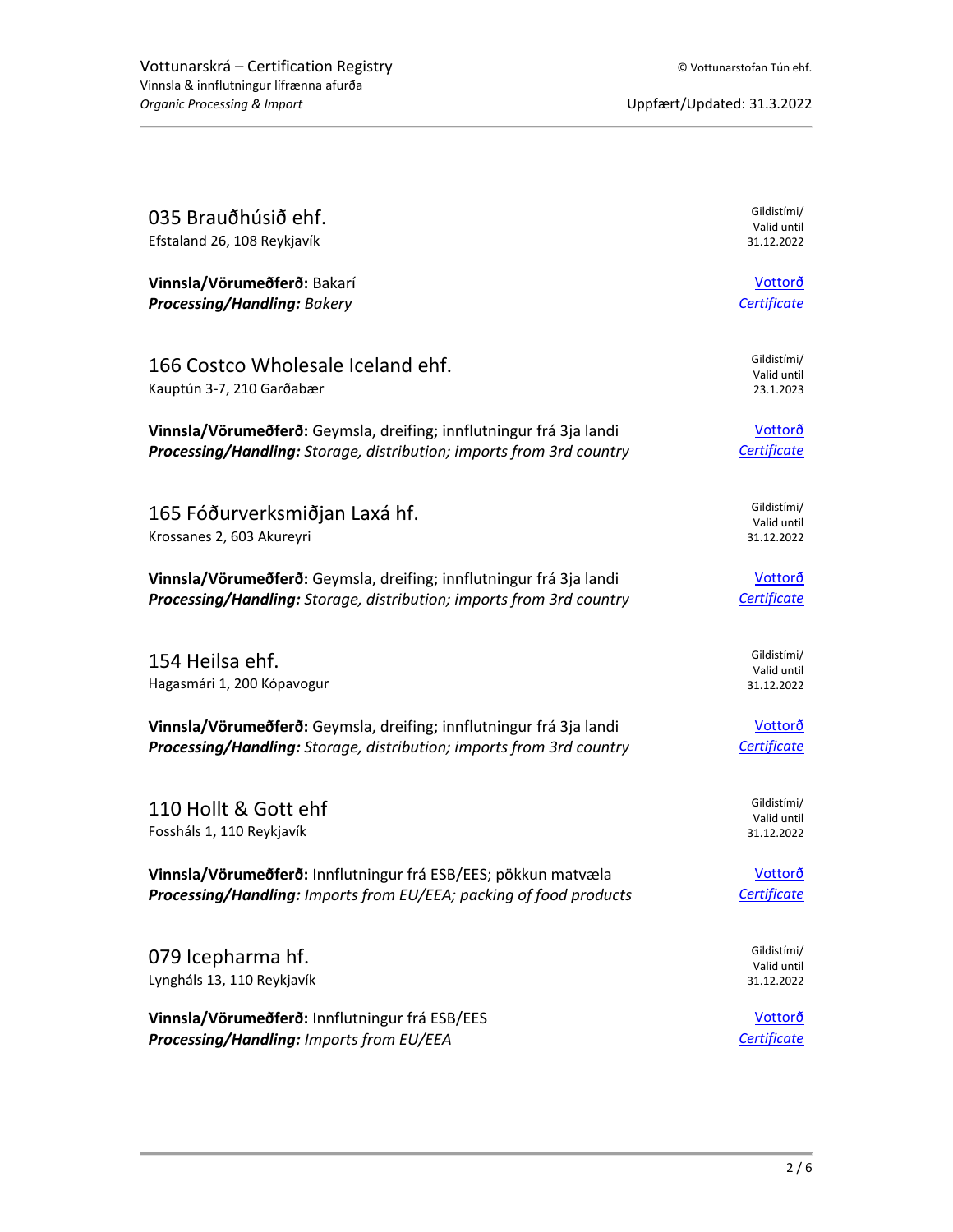| 129 Iðunn Seafoods ehf.<br>Garðavegur 12, 900 Vestmannaeyjar                                                                                                                         | Gildistími/<br>Valid until<br>31.12.2022 |
|--------------------------------------------------------------------------------------------------------------------------------------------------------------------------------------|------------------------------------------|
| Vinnsla/Vörumeðferð: Fiskafurðir með innihaldsefnum úr lífrænum landbúnaði<br>Processing/Handling: Seafood with organic agricultural ingredients                                     | Vottorð<br>Certificate                   |
| 158 Innnes ehf.<br>Korngarðar 3, 104 Reykjavík                                                                                                                                       | Gildistími/<br>Valid until<br>31.12.2022 |
| Vinnsla/Vörumeðferð: Geymsla, dreifing; innflutningur frá 3ja landi<br>Processing/Handling: Storage, distribution; imports from 3rd country                                          | Vottorð<br>Certificate                   |
| 143 Íslensk bláskel og sjávargróður ehf.<br>Nesvegur 16, 340 Stykkishólmur                                                                                                           | Gildistími/<br>Valid until<br>31.12.2022 |
| Vinnsla/Vörumeðferð: Afurðir úr þangi og þara; sjávarsalt með lífrænum þang- og<br>þaraafurðum<br>Processing/Handling: Seaweed products; seasalt with organic seaweed<br>ingredients | Vottorð<br>Certificate                   |
| 164 Íslenska kalkþörungafélagið ehf.<br>Hafnarteigur 4, 465 Bíldudalur                                                                                                               | Gildistími/<br>Valid until<br>31.12.2022 |
| Vinnsla/Vörumeðferð: Vinnsla, geymsla og dreifing afurða úr kóralþörungum<br>Processing/Handling: Processing, storage and distribution of products from<br>Ithothamnion algae        | <u>Vottorð</u><br>Certificate            |
| 116 Kaja organic ehf.<br>Kalmansvellir 3, 300 Akranes                                                                                                                                | Gildistími/<br>Valid until<br>31.12.2022 |
| Vinnsla/Vörumeðferð: Innflutningur frá ESB/EES; vinnsla og pökkun matvæla<br>Processing/Handling: Imports from EU/EEA; food processing and packing                                   | Vottorð<br>Certificate                   |
| 161 Landstólpi ehf.<br>Gunnbjarnarholt, 801 Selfoss                                                                                                                                  | Gildistími/<br>Valid until<br>31.12.2022 |
| Vinnsla/Vörumeðferð: Geymsla, dreifing<br>Processing/Handling: Storage, distribution                                                                                                 | <u>Vottorð</u><br>Certificate            |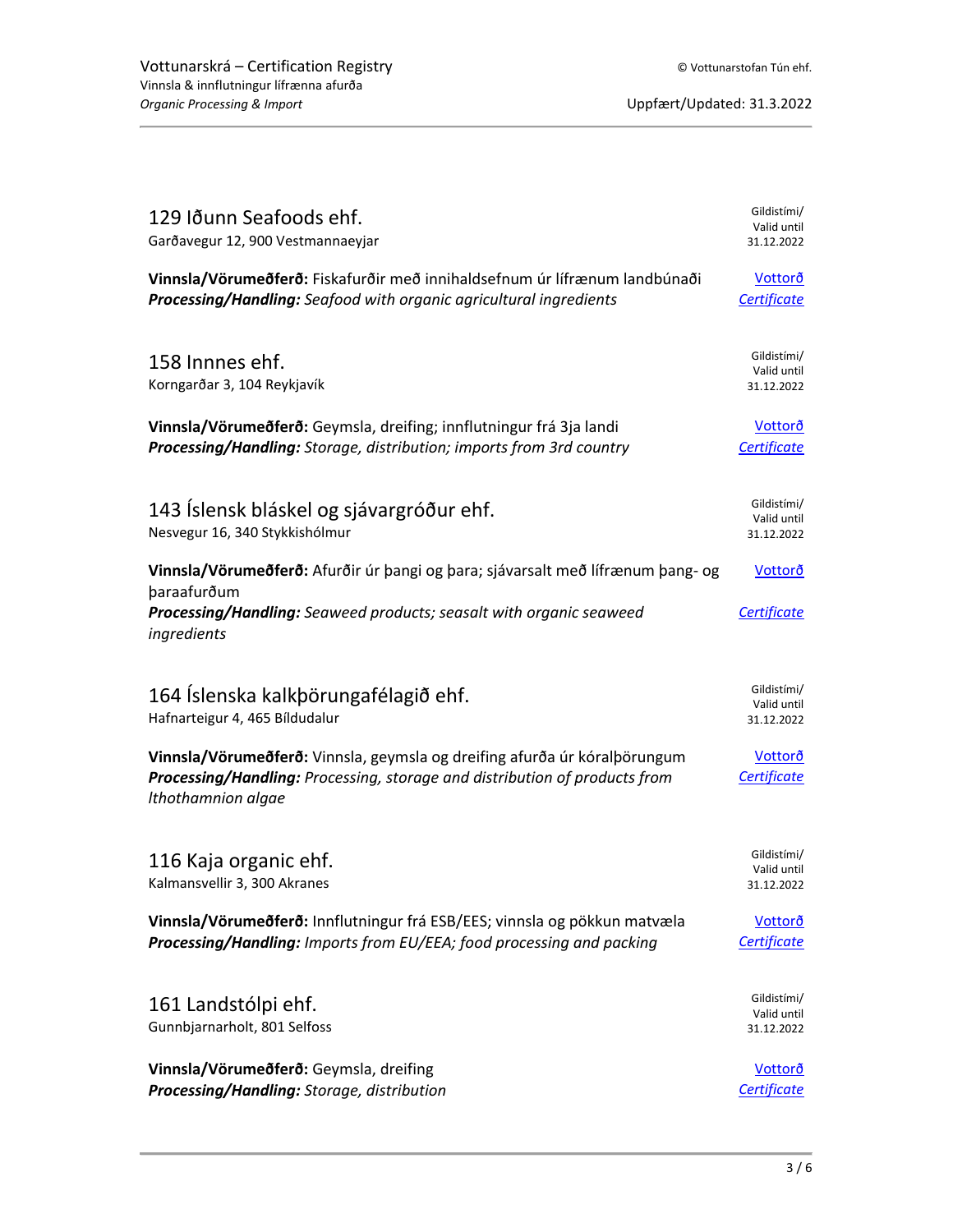| 144 Lifland ehf.<br>Brúarvogur 1-3, 104 Reykjavík                                | Gildistími/<br>Valid until<br>31.12.2022 |
|----------------------------------------------------------------------------------|------------------------------------------|
| Vinnsla/Vörumeðferð: Innflutningur frá ESB/EES; pökkun; fóður                    | Vottorð                                  |
| Processing/Handling: Imports from EU/EEA; packing; animal feed                   | Certificate                              |
| 024 Mjólkursamsalan ehf.<br>Bitruháls 1, 112 Reykjavík                           | Gildistími/<br>Valid until<br>31.12.2022 |
| Vinnsla/Vörumeðferð: Mjólkurvinnsla                                              | <u>Vottorð</u>                           |
| <b>Processing/Handling: Dairy processing</b>                                     | Certificate                              |
| 008 Móðir Jörð ehf.<br>Vallanes, 701 Egilsstaðir                                 | Gildistími/<br>Valid until<br>31.12.2022 |
| Vinnsla/Vörumeðferð: Matvælaframleiðsla                                          | Vottorð                                  |
| Processing/Handling: Food processing                                             | Certificate                              |
| 162 Mækæ ehf.<br>Fellahvarf 28, 203 Kópavogur                                    | Gildistími/<br>Valid until<br>31.12.2022 |
| Vinnsla/Vörumeðferð: Geymsla, dreifing; innflutningur frá 3ja landi              | Vottorð                                  |
| Processing/Handling: Storage, distribution; imports from 3rd country             | Certificate                              |
| 153 Nathan & Olsen hf.<br>Klettagarðar 19, 104 Reykjavík                         | Gildistími/<br>Valid until<br>31.12.2022 |
| Vinnsla/Vörumeðferð: Pökkun; geymsla, dreifing; innflutningur frá 3ja landi      | <u>Vottorð</u>                           |
| Processing/Handling: Packing; storage, distribution; imports from 3rd country    | Certificate                              |
| 152 OMNOM hf.<br>Hólmaslóð 4, 101 Reykjavík                                      | Gildistími/<br>Valid until<br>31.12.2022 |
| Vinnsla/Vörumeðferð: Vinnsla; geymsla, dreifing; innflutningur frá 3ja landi     | Vottorð                                  |
| Processing/Handling: Processing; storage, distribution; imports from 3rd country | Certificate                              |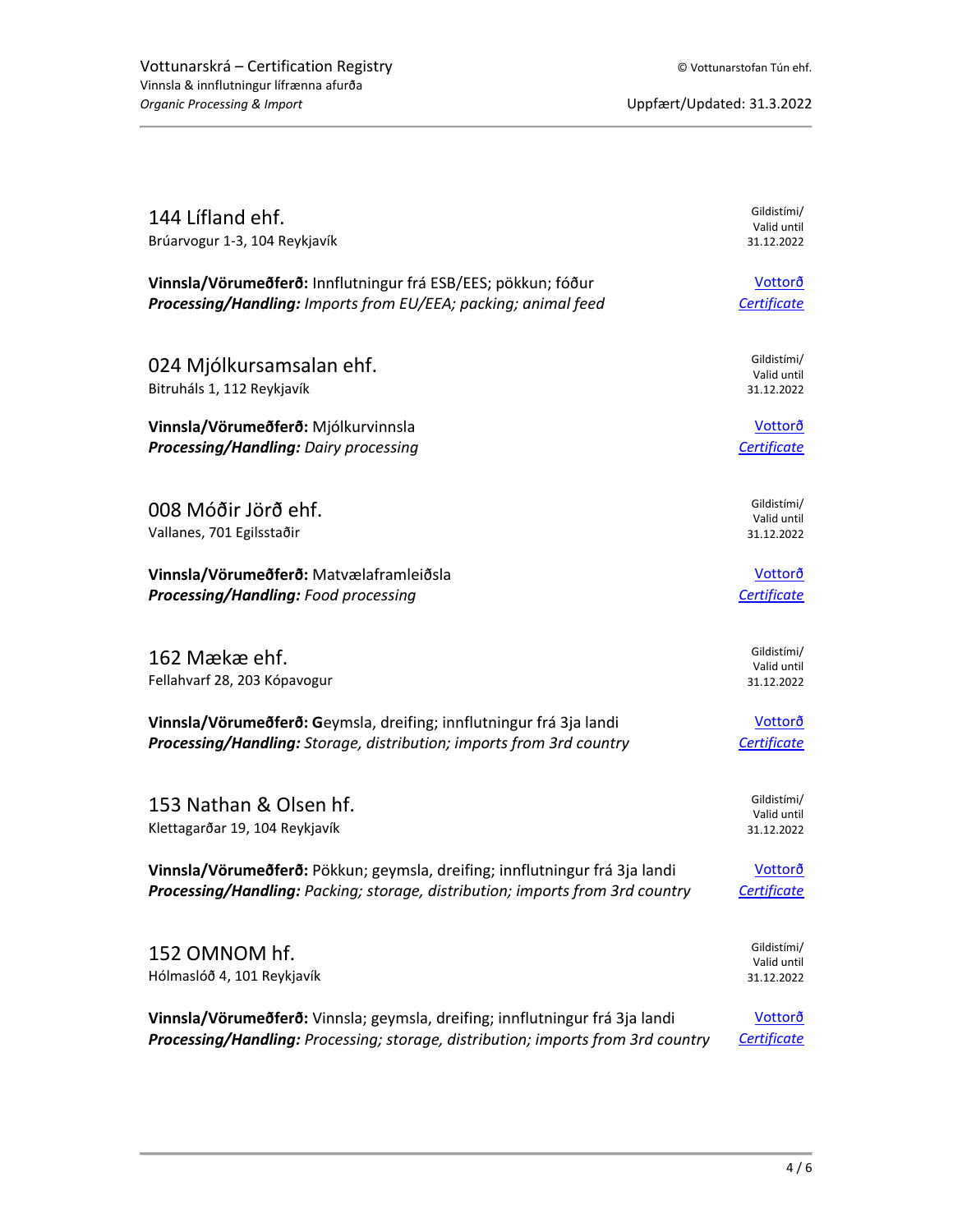| 134 SagaNatura ehf.<br>Suðurhella 8, 221 Hafnarfjörður                            | Gildistími/<br>Valid until<br>31.12.2022 |
|-----------------------------------------------------------------------------------|------------------------------------------|
| Vinnsla/Vörumeðferð: Framleiðsla á jurtaþykkni                                    | Vottorð                                  |
| Processing/Handling: Production of herbal extracts                                | Certificate                              |
| 113 Skaftholt sjálfseignarstofnun<br>Skaftholt, 801 Selfoss                       | Gildistími/<br>Valid until<br>31.12.2022 |
| Vinnsla/Vörumeðferð: Mjólkurvinnsla                                               | Vottorð                                  |
| Processing/Handling: Dairy processing                                             | Certificate                              |
| 151 Sláturhús Vesturlands ehf.<br>Brákarbraut 19, 310 Borgarnes                   | Gildistími/<br>Valid until<br>31.12.2022 |
| Vinnsla/Vörumeðferð: Slátrun og kjötvinnsla                                       | Vottorð                                  |
| Processing/Handling: Abattoire and meat processing                                | Certificate                              |
| 130 Sólheimasetur - kaffibrennsla<br>Sólheimar í Grímsnesi, 801 Selfoss           | Gildistími/<br>Valid until<br>31.12.2022 |
| Vinnsla/Vörumeðferð: Kaffibrennsla, mölun og pökkun                               | Vottorð                                  |
| Processing/Handling: Coffee roasting, milling and packing                         | Certificate                              |
| 156 Systrasamlagið ehf.<br>Óðinsgata 1, 101 Reykjavík                             | Gildistími/<br>Valid until<br>31.12.2022 |
| Vinnsla/Vörumeðferð: Innflutningur frá 3ja landi                                  | Vottorð                                  |
| Processing/Handling: Imports from 3rd country                                     | Certificate                              |
| 103 Te & kaffi hf.<br>Stapahraun 4, 220 Hafnarfjörður                             | Gildistími/<br>Valid until<br>31.12.2022 |
| Vinnsla/Vörumeðferð: Framleiðsla á te og kaffi; ristun, mölun og pökkun           | Vottorð                                  |
| Processing/Handling: Production of teas and coffee; roasting, milling and packing | Certificate                              |